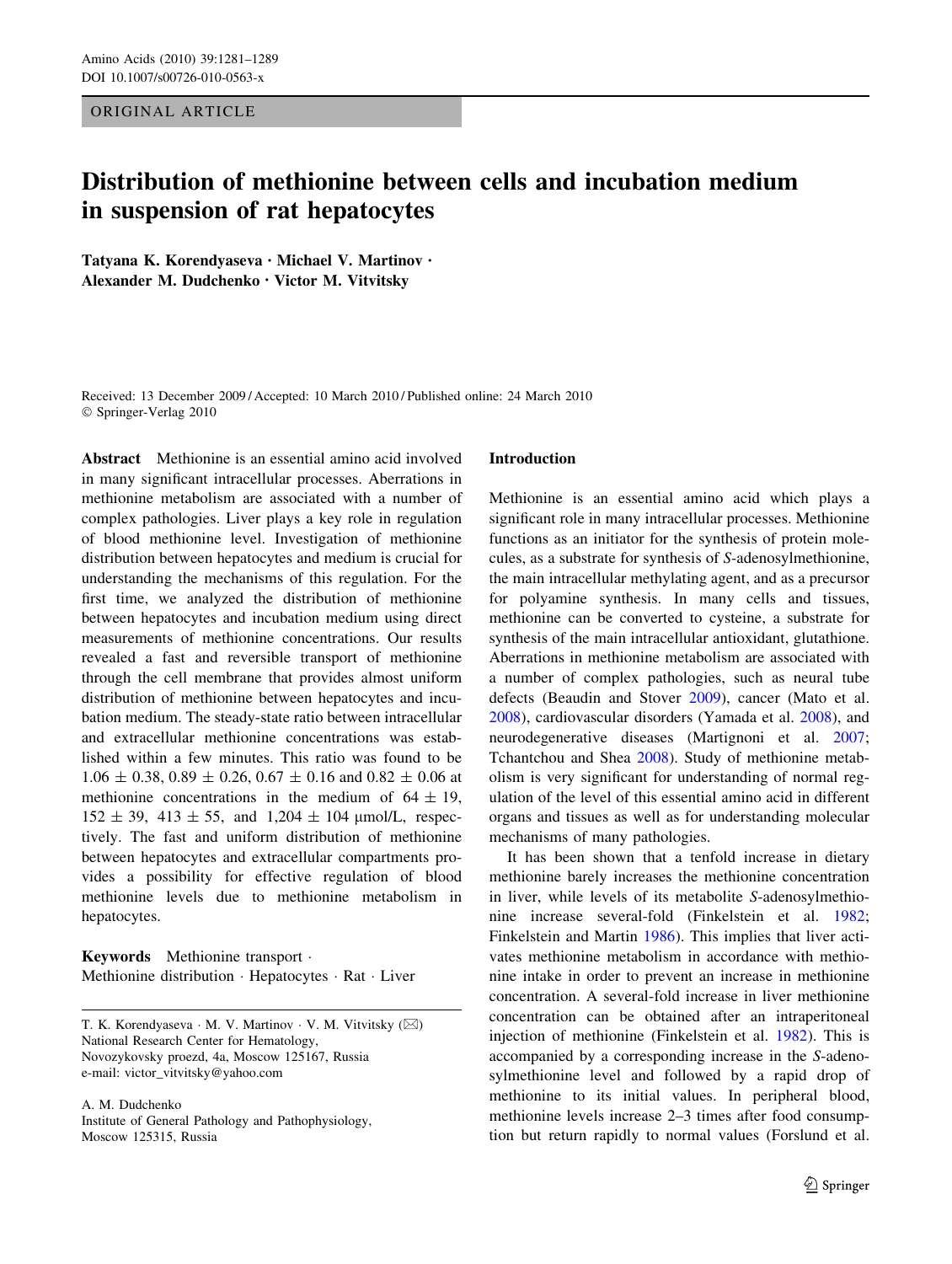[2000;](#page-7-0) Guttormsen et al. [2004\)](#page-7-0). An excess of methionine is disposed in liver cells via transsulfuration pathway in vitro (Rao et al. [1990\)](#page-8-0) and in vivo (Mudd et al. [1980\)](#page-7-0). In comparison with other organs, liver has the most complex methionine metabolism (Martinov et al. [2010\)](#page-7-0). Deficiencies of liver-specific enzymes responsible for methionine consumption lead to dramatic elevation of blood methionine levels (Chamberlin et al. [2000](#page-7-0); Lu et al. [2001](#page-7-0); Mudd et al. [2001\)](#page-7-0). Also, an interruption of methionine resynthesis from its metabolite homocysteine in liver causes pronounced decrease in blood methionine levels (Shinohara et al. [2006\)](#page-8-0).

Thus, liver is the key organ that maintains normal methionine levels in blood. A number of theoretical and experimental studies have shown that kinetic properties of liver enzymes involved in methionine metabolism provide possibilities for very complicated metabolic behavior, including metabolic switch from methionine conservation at low methionine concentrations to methionine disposal at high methionine concentrations and stabilization of methionine levels (Korendyaseva et al. [2008;](#page-7-0) Martinov et al. [2000;](#page-7-0) Nijhout et al. [2006](#page-7-0); Prudova et al. [2005](#page-8-0); Reed et al. [2004](#page-8-0)). However, complete understanding of methionine metabolism regulation at the level of cells needs understanding of methionine distribution between intracellular and extracellular compartments. Transport limitations and uneven distribution between cells and extracellular compartments can significantly modify intracellular methionine metabolism. There are many papers related to investigation of methionine metabolism. On the other hand, only a few papers deal with methionine transport in hepatocytes. Thus, transmembrane transport of methionine and its distribution between hepatocytes and media remain poorly studied. While methionine can be transported across hepatocyte membrane by  $Na<sup>+</sup>$ -dependent amino acid transport system, the rate of passive  $(Na^+$ -independent) transport is at least six times higher (Kilberg et al. [1981;](#page-7-0) Schreiber and Schreiber [1972\)](#page-8-0). At physiological methionine concentrations the rate of methionine transport in hepatocytes is approximately 100 μmol/min L cells (Aw et al. [1986;](#page-7-0) Kilberg et al. [1981\)](#page-7-0) that is fast enough to provide equilibration of methionine between cells and incubation medium in approximately 1 min. However, experiments with radioactive methionine give contradictory results regarding the equilibrium distribution of methionine between cells and medium, the time it takes to reach equilibrium and the reversibility of methionine transport in hepatocytes. In the paper of Schreiber and Schreiber ([1972\)](#page-8-0) it was found that in methionine concentration ranges from  $18 \mu$ mol/L to  $10 \mu$ mol/L, its transport in hepatocytes is reversible, the equilibrium between intracellular and extracellular methionine is reached within about 1 min and the equilibrium intracellular and extracellular methionine concentrations are equal. On the other hand, later publication of Aw et al [\(1986](#page-7-0)) has shown that when methionine concentration increases from  $100 \text{ µmol/L}$  to 1 mmol/L, the time of methionine equilibration in hepatocytes increases from 1 to almost 30 min, and the ratio between equilibrium intracellular and extracellular methionine concentrations decreases twofold, from 0.6 to 0.3. Also, the data of this work does not confirm the reversibility of methionine transport in hepatocytes. These contradictions could be the result of essential methodological defects. Indeed, during investigations of methionine transport the metabolic consumption of methionine in cells was not taken into account. Our theoretical and experimental results have shown that regulation of methionine metabolism in hepatocytes is associated with the fast accumulation of a large amount of metabolic intermediates, mainly S-adenosylmethionine (Korendyaseva et al. [2008\)](#page-7-0). Thus, if radioactive methionine is used, the buildup of radioactive products of methionine metabolism in hepatocytes can provide a significant contribution to the distribution of radioactivity between cells and incubation medium. Further, in the above-mentioned papers, before radioactivity analysis cells were washed out of the medium that, in case of reversible methionine transport, could lead to uncontrolled efflux of labeled methionine from the cells.

In our work we tried to fill the gap in understanding of methionine transport in hepatocytes. For the first time the rate and reversibility of methionine transport in hepatocytes, and distribution of methionine between hepatocytes and incubation medium have been evaluated using direct measurements of methionine concentration.

# Materials and methods

# Preparation of hepatocytes

The experimental protocol was approved by the Scientific Council of the National Research Center for Hematology. Hepatocytes were isolated from liver of Wistar female rats  $(250 \pm 30 \text{ g})$  under sodium thiopental narcosis (60 mg/kg) i.p.). The liver was perfused at a pressure of 120 mm  $H_2O$ with the media maintained at  $37^{\circ}$ C and saturated with carbogen gas mixture (95%  $O_2$ , 5%  $CO_2$ ). The following solution was used as a basic perfusion medium: 115 mmol/L NaCl, 5 mmol/L KCl, 1 mmol/L  $KH_2PO_4$ , 10 mmol/L glucose, and 25 mmol/L HEPES buffer, pH 7.5. Immediately after portal vein cannulation, the liver was perfused with 500 ml of basic medium supplemented with 0.5 mmol/L EGTA, followed by 13 min recirculation of 150 ml basic medium containing 2 mmol/L  $CaCl<sub>2</sub>$  and 0.013% collagenase (type IV, Sigma). Finally, the liver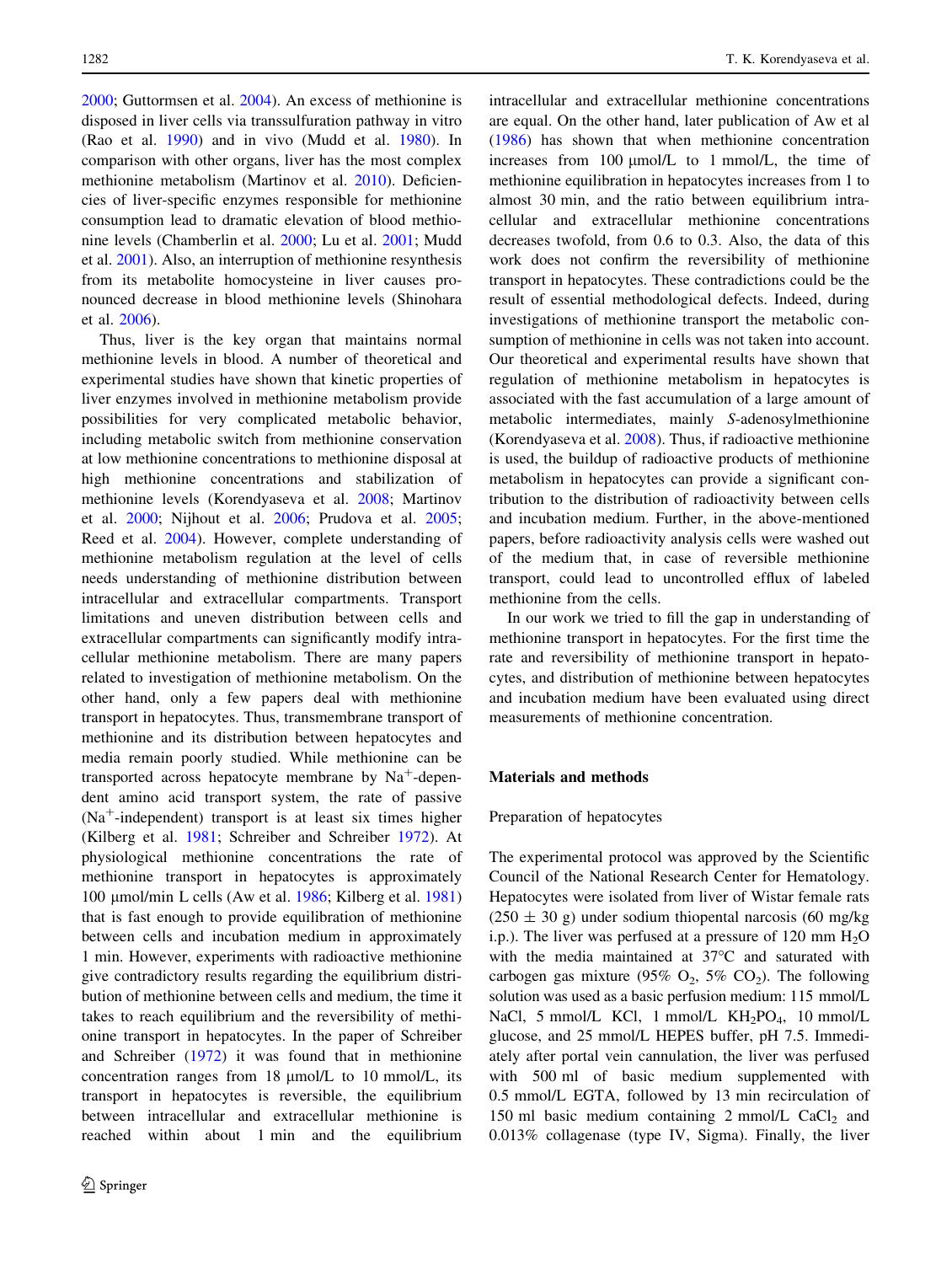was dispersed in a plastic dish in 40–50 ml of basic medium at room temperature. The resulting cell suspension was passed through a 50-um nylon mesh. After sedimentation at 1 g, hepatocytes were washed three times by resuspension in 45 ml of basic medium and centrifugation for 1 min at 20 g and room temperature. Following the third wash, the cell pellet was resuspended in eight volumes of basic medium supplemented with 1 mmol/L CaCl<sub>2</sub>, 1 mmol/L MgCl<sub>2</sub>, 40  $\mu$ mol/L methionine and 2% BSA at room temperature. Cell count and viability were determined using a hemocytometer after staining with 0.4% trypan blue. Cells were used in experiments if viability was at least 92%.

Distribution of methionine between hepatocytes and incubation medium

Distribution of methionine between cells and incubation medium was determined using a suspension of freshly isolated hepatocytes containing  $\sim 10^7$  viable cells/mL. Aliquots of suspension were placed in glass conical flasks and incubated under air atmosphere at  $37^{\circ}$ C in orbital shaker at 100 RPM. Typically, a 50-ml flask contained 5 ml of cell suspension. Methionine was added to the cell suspension to a final concentration of  $60-1,500 \mu$ mol/L. Samples of the suspension were collected from flasks at the specified time intervals after methionine addition. Rapid separation of hepatocytes and medium was achieved by centrifugation through dibutylphthalate (Fariss et al. [1985](#page-7-0)). To this end 0.2 ml of 10% perchloric acid was placed into a 1.85-ml centrifuge tube and 0.45 ml of dibutylphthalate was placed above the acid. An aliquot of hepatocyte suspension (1.2 ml) was carefully placed above dibutylphthalate layer, the centrifuge tube was closed with stopper and centrifuged for 1 min at 14,000g at room temperature. A sample of the incubation medium was taken from the upper layer, fixed with a half volume of 10% perchloric acid, centrifuged for 3 min at 1,500g, and the supernatant was neutralized with saturated solution of  $K_2CO_3$  to pH  $\sim$  8. Then, the liquid above dibutylphthalate layer was removed completely, the denatured cell pellet under dibutylphthalate layer was resuspended with narrow stainless steel wire, and the tube was centrifuged again for 3 min at 1,500g. Following centrifugation, perchloric cell extract was aspirated from beneath the dibutylphthalate layer, and neutralized to pH  $\sim$ 8 with saturated solution of K<sub>2</sub>CO<sub>3</sub>. Neutralized samples were stored at  $-20^{\circ}$ C until they were used for methionine analysis.

# Reversibility of methionine transport

To analyze the reversibility of methionine transport in hepatocytes, cells were loaded with methionine during

15 min incubation at  $37^{\circ}$ C in suspension containing  $10^7$  cells/mL and 1,500 µmol/L methionine. The suspension was then centrifuged for 30 s at 250g at room temperature. The supernatant was completely removed, cells were resuspended in methionine-free medium to the concentration of  $\sim 10^7$  cells/mL and incubated under air atmosphere at 37°C in orbital shaker at 100 RPM. Samples for methionine analysis in incubation medium and in cells were collected and treated as described above.

# Methionine analysis

To measure methionine concentration, samples were derivatized with 2,4-dinitrofluorobenzene and analyzed by HPLC as described elsewhere (Aw et al. [1986;](#page-7-0) Korendyaseva et al. [2008](#page-7-0)). Intracellular methionine concentration was calculated by taking into account volume occupied by hepatocytes in suspension. To measure this volume, cell suspension was centrifuged in a narrow capillary for 30 s at 170g and the ratio of cell column to total capillary content was determined. The ratio of total cell volume to cell count in suspension gives us the average hepatocyte volume of  $(10 \pm 2) \times 10^{-6}$  µl (mean  $\pm$  SD,  $n = 10$ ). This value is in good agreement with literature data (Katayama et al. [2001\)](#page-7-0) and with our own light microscopy data regarding size of rat hepatocytes. Thus, centrifugation of hepatocyte suspension in a capillary provides the correct method for the measurement of cell volume in suspension.

# Statistical analysis

Statistical analysis of the experimental data was done using Origin 7.0 software (OriginLab Corporation, USA).

#### Mathematical model

In order to explore the possible impact of hepatocyte methionine metabolism on the distribution of methionine between cells and medium, we constructed a simple, qualitative mathematical model. The model describes the kinetics of intracellular methionine concentration as a difference between the rates of methionine transport and metabolic consumption:

$$
\frac{\mathrm{d}M_{\rm in}}{\mathrm{d}t}=V_t-V_c
$$

where  $M_{\text{in}}$  denotes intracellular methionine concentration,  $V_t$  denotes the net methionine transport rate across the cell membrane and  $V_c$  denotes the net rate of metabolic methionine consumption inside the cell. There is no net methionine production in the model. While all mammalian cells express methionine synthase, this enzyme usually only provides recycling of intracellular methionine from its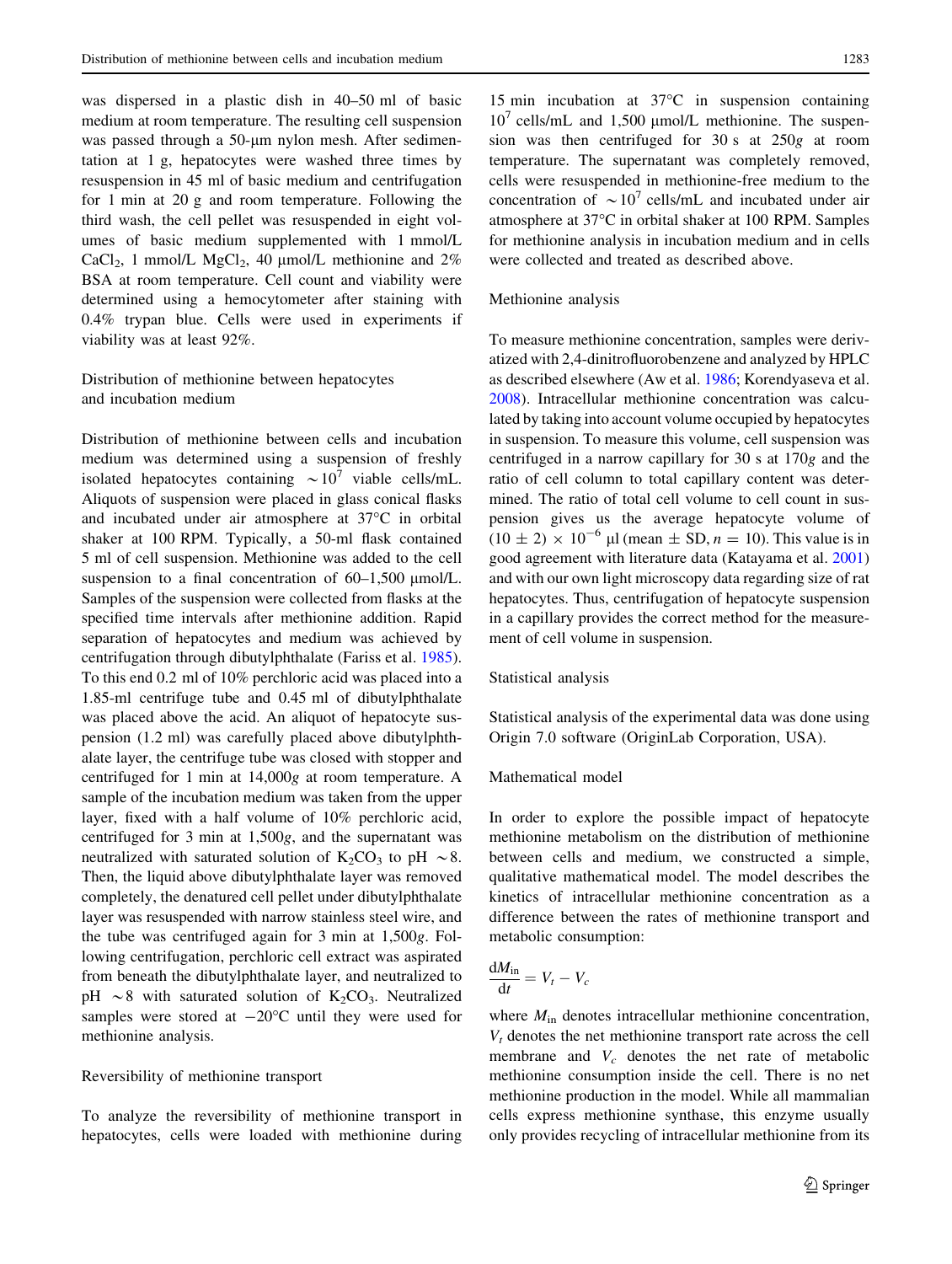<span id="page-3-0"></span>metabolite homocysteine. The net methionine production can be obtained in case of some external source of homocysteine that does not correspond to our experimental conditions. Methionine transport rate in the model is described as a linear function of the difference between methionine concentrations in the medium and inside the cell:

$$
V_t = K_t (M_{\rm ex} - M_{\rm in})
$$

where  $K_t$  is a constant representing the diffusion coefficient of methionine through the cell membrane and  $M_{ex}$  denotes the extracellular methionine concentration. In accordance with available experimental data (Korendyaseva et al. [2008\)](#page-7-0), the rate of metabolic consumption of methionine is described by sigmoidal dependence on methionine concentration:

$$
V_c = \frac{K_c}{1 + \left(\frac{K_m}{M_{\text{in}}}\right)^4}
$$

where constant  $K_c$  denotes the maximal rate of metabolic methionine consumption in hepatocytes and the constant  $K<sub>m</sub>$  represents methionine concentration at which the rate of metabolic methionine consumption reaches half of its maximal value. Steady-state ratio between intracellular and extracellular methionine concentrations can be obtained from the following equation:

$$
K_t(M_{\rm ex}-M_{\rm in})=\frac{K_c}{1+\left(\frac{K_m}{M_{\rm in}}\right)^4}
$$

Our data as well as literature data regarding the accumulation of added-to-incubation-medium methionine inside hepatocytes (Aw et al. [1986;](#page-7-0) Kilberg et al. [1981](#page-7-0); Schreiber and Schreiber [1972\)](#page-8-0) provides an estimation for  $K_t$  of approximately 1 per minute. Initial values for constants  $K_c$ and  $K_m$  were assumed to be 150 µmol/min L cells and 100 µmol/L, respectively, based on currently available experimental data (Korendyaseva et al. [2008](#page-7-0)).

# Results

When added to hepatocyte suspension, methionine rapidly enters the cells. Within 1 min after addition of methionine to a 10% hepatocyte suspension, cellular methionine levels increase to 50–100% of medium methionine concentration. Methionine concentration in the cells can increase slightly during the next few minutes and then both intracellular and extracellular methionine concentrations decrease due to metabolic consumption (Fig. 1). The decrease in methionine concentration does not cause a significant change in the ratio between intracellular and extracellular methionine concentrations. The ratios obtained at different methionine



Fig. 1 Kinetics of methionine concentration in the medium (open circles) and in hepatocytes (black circles) after addition of methionine to the medium to a final concentration of  $1,500 \mu$ mol/L

concentration ranges are presented in Table [1.](#page-4-0) It can be seen that the ratio between intracellular and extracellular methionine concentrations has a maximal value at low (physiological) methionine concentrations and a pronounced (statistically significant) minimum at methionine concentrations close to 400 µmol/L.

Our mathematical model shows that the distribution of methionine between hepatocytes and incubation medium can be explained by the interaction between methionine transport and metabolic consumption. Theoretical curves have pronounced minima which depend on model parameters. As one can see from Fig. [2](#page-5-0)a, b, a decrease in methionine transport activity  $(K_t)$  influences the dependence of methionine distribution between cells and medium on its concentration by the same way as an increase in activity of methionine metabolic consumption  $(K_c)$ . The minimum on the corresponding curve becomes more pronounced and shifts towards higher methionine concentrations. Parameter  $K_m$  represents methionine concentration providing half-maximal activity of metabolic methionine consumption. Increase in  $K_m$  value leads to a less pronounced minimum on the curve which shifts towards higher methionine concentrations (Fig. [2c](#page-5-0)). Variations in the  $K_m$  value do not change theoretical curves at high methionine concentrations. Despite its qualitative nature the model provides a good quantitative description for the experimental dependence of methionine distribution between hepatocytes and incubation medium on the methionine concentration even at initial values of  $K_t$  and  $K_c$ and  $K_m = 150 \text{ }\mu\text{mol/L}$  (Fig. [2](#page-5-0)c). In this case the theoretical curve lies within the deviation of the experimental results. Model parameters can be easily adjusted to fit the mean experimental data. By decreasing the  $K_t$  value or increasing the  $K_c$  value the theoretical curve can be moved closer to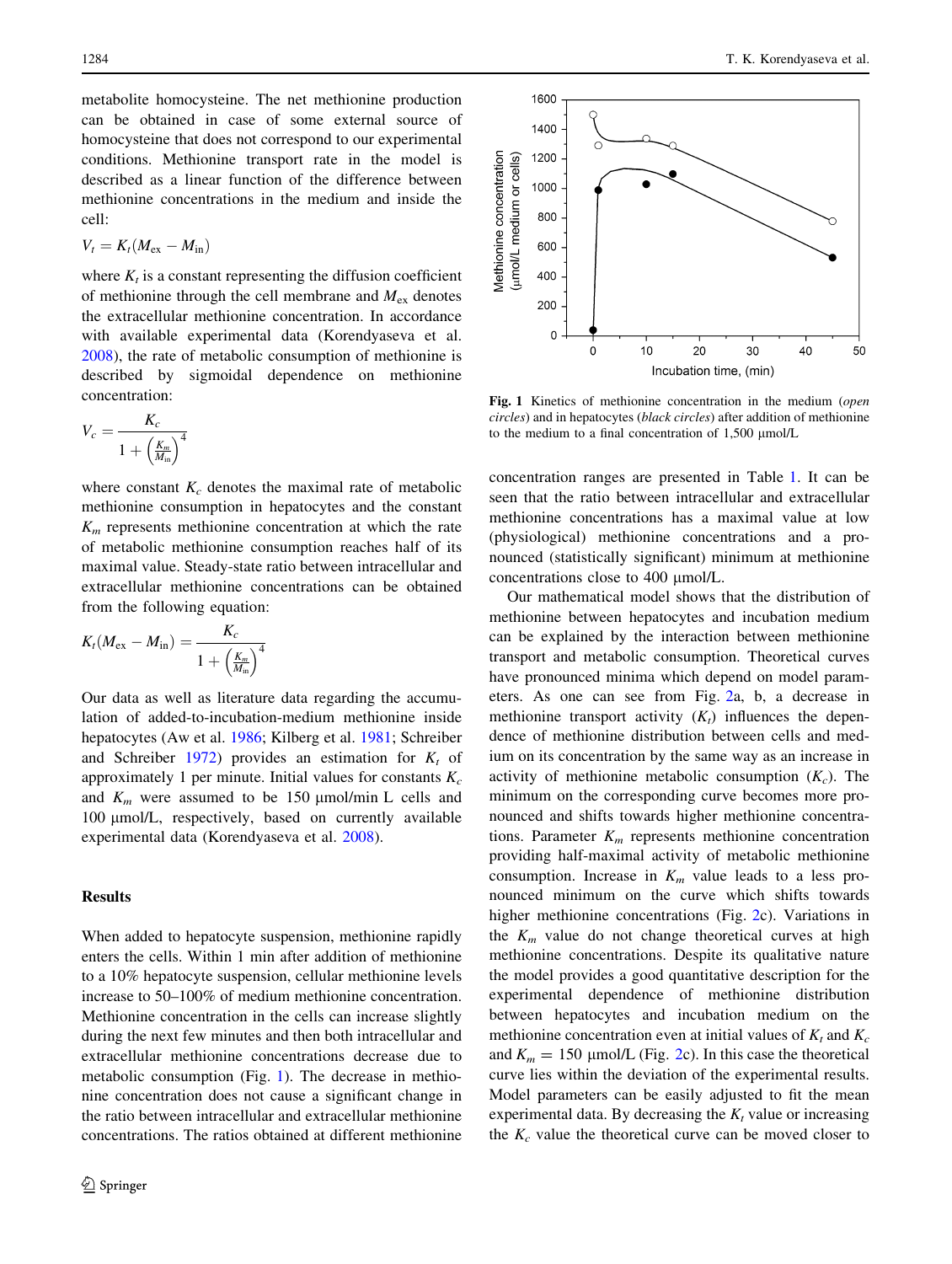| $M_{\rm ex}$    | $M_{\rm in}/M_{\rm ex}^{\rm a}$ | Number of experiments | Statistical significance of the difference<br>between current $M_{in}/M_{ex}$ value and the<br>maximal $M_{\text{in}}/M_{\text{ex}}$ value (1.06 $\pm$ 0.38) |
|-----------------|---------------------------------|-----------------------|--------------------------------------------------------------------------------------------------------------------------------------------------------------|
| $64 \pm 19$     | $1.06 \pm 0.38$                 | 10                    |                                                                                                                                                              |
| $152 \pm 39$    | $0.89 \pm 0.26$                 |                       | NS, $p > 0.2$                                                                                                                                                |
| $413 \pm 55$    | $0.67 \pm 0.16$                 | 13                    | S, $p < 0.003$                                                                                                                                               |
| $1.204 \pm 104$ | $0.82 \pm 0.06$                 |                       | NS, $p > 0.1$                                                                                                                                                |

<span id="page-4-0"></span>Table 1 The dependence of steady-state distribution of methionine between hepatocytes and incubation medium on methionine concentration in the medium

<sup>a</sup> The ratios values between intracellular and extracellular methionine concentrations were obtained as follows. Methionine concentrations in cells ( $M_{\text{in}}$ ) and in the medium ( $M_{\text{ex}}$ ) were measured in micromoles per liter of cells and in micromoles per liter of medium, respectively. In each particular experiment we chose the first time point in which intracellular methionine concentration had a maximal value or did not further increase within the frames of experimental error (not more than 10%). Usually it was the first or the second none zero time point. The ratio of  $M_{\text{in}}/M_{\text{ex}}$  was calculated for this point and for the following points (if exist) in which methionine concentration varied within  $\pm 10\%$  $\pm 10\%$  $\pm 10\%$ . In Fig. 1, for example, the ratio was calculated for the second, third and fourth points. Using these data we calculated the average  $M_{\text{in}}/M_{\text{ex}}$  ratio and corresponding average  $M_{ex}$  for each experiment. The average data of all experiments were combined in four concentration intervals (30–80, 100– 200, 300–400, and 1,000–1,300  $\mu$ mol/L). Finally, the average values of  $M_{in}/M_{ex}$  ratio and  $M_{ex}$  were calculated for each concentration interval and presented as mean  $\pm$  SD in the Table 1

NS not significant difference, S significant difference

the mean experimental point obtained at high methionine concentrations. Then, by increasing the  $K_m$  value the theoretical curve can be adjusted to fit the mean experimental points obtained at intermediate and low methionine concentrations. The result of such fitting procedure is shown in Fig. [2](#page-5-0) by a dashed line obtained at the following parameter values:  $K_t = 0.8/\text{min}$ ,  $K_c = 150 \text{ }\mu\text{mol/min}$  L cells, and  $K_m = 220 \text{ \mu}$ mol/L. These parameter values are close to experimental estimations of corresponding parameters in rodent hepatocytes (Table [2](#page-6-0)).

The pronounced dependence of methionine distribution between hepatocytes and medium on methionine metabolism, revealed by the model, suggests that this distribution is actually at a steady state rather than at equilibrium.

Methionine transport in hepatocytes is reversible. If loaded with methionine hepatocytes are resuspended in excess of methionine-free medium, then methionine concentration in the cells rapidly decreases and this is accompanied by a sharp accumulation of methionine in the medium (Fig. [3\)](#page-6-0). During the first minute cells lose 60–80% of the methionine that has accumulated in the medium in equivalent quantity. As time proceeds, the methionine concentration in the cells continues to decrease approaching the concentration in the medium.

# Discussion

Our results reveal fast and reversible transport of methionine in hepatocytes. In concentration range from  $60 \mu$ mol/ L to 1.5 mmol/L, methionine rapidly passes through the hepatocyte membrane and reaches stable distribution between cells and incubation medium within a few

minutes. Normal physiological concentration of methionine in human and rodent plasma is in the range of tens of micromolars (Gupta et al. [2009](#page-7-0); Guttormsen et al. [2004](#page-7-0); Jacobs et al. [2001](#page-7-0)). In case of deficiency of liver methionine adenosyltransferase (the first enzyme in methionine metabolism system) methionine concentration in plasma can increase to millimolar levels (Chamberlin et al. [2000](#page-7-0); Lu et al. [2001](#page-7-0)). Thus, our experimental conditions cover the physiologically relevant range of methionine concentrations. Contrary to data obtained with radioactive labels (Schreiber and Schreiber [1972](#page-8-0)), direct measurements of methionine show that its distribution between cells and incubation medium significantly depends on its concentration (Table 1; Fig. [2\)](#page-5-0). According to our model, the dependence of the ratio between intracellular and extracellular methionine on methionine concentration is a consequence of different dependencies of methionine transport and metabolic consumption on methionine concentration. If methionine concentration increases from 0 to 200–400 µmol/L, the rate of its metabolic consumption increases faster than the rate of transmembrane transport. As a result, methionine concentration in the cells increases less than in the medium and the ratio between intracellular and extracellular methionine concentrations decreases. For increases in the medium methionine concentration above 400 lmol/L, the rate of methionine transport increases to a greater extent than the rate of its metabolic consumption and the ratio between intracellular and extracellular methionine concentrations begins to increase. Our model provides a good approximation for the dependence of methionine distribution between cells and incubation medium on its concentration (Fig. [2\)](#page-5-0). This approximation can be obtained at physiologically relevant parameter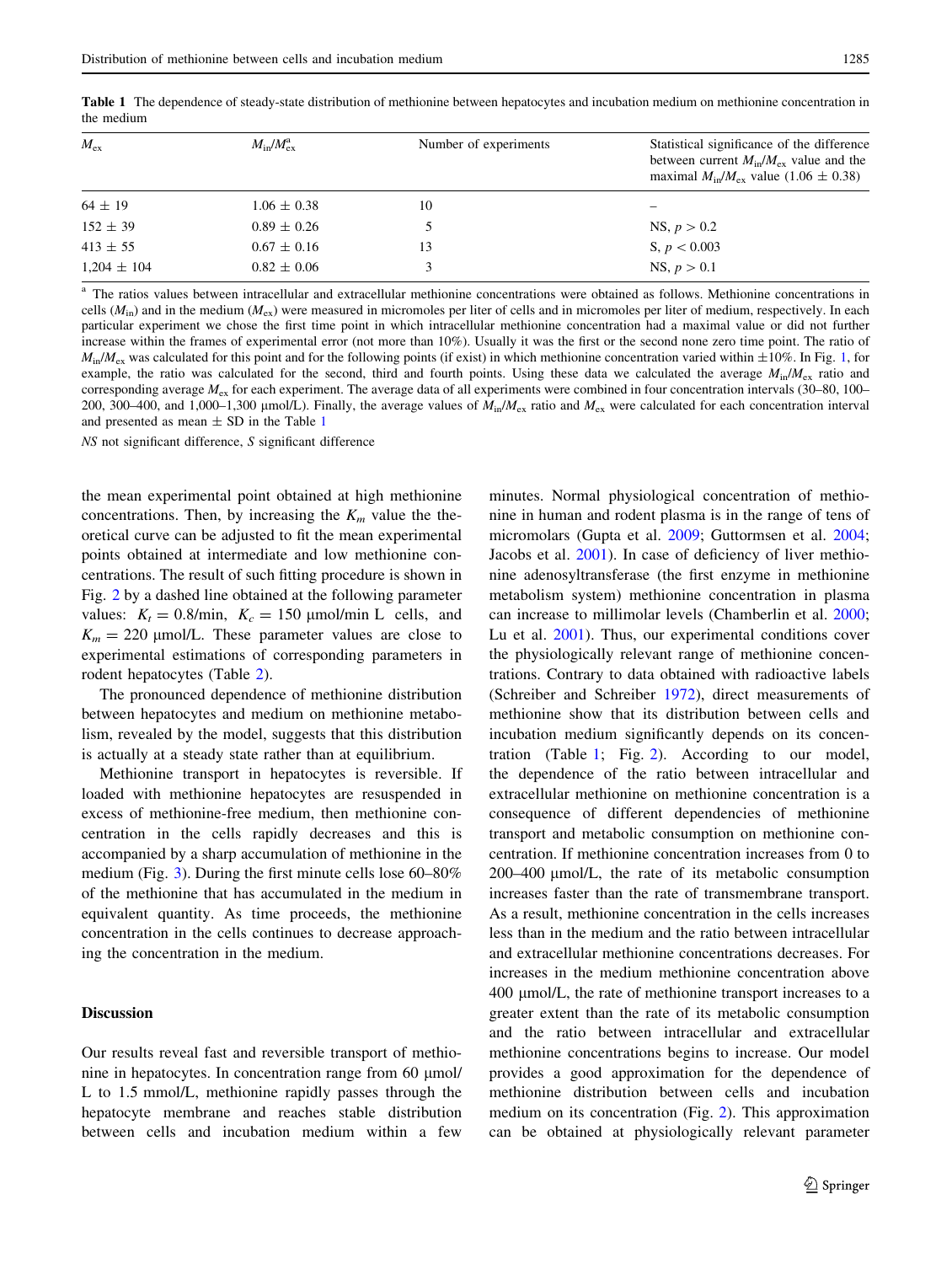<span id="page-5-0"></span>

Fig. 2 The dependence of steady-state distribution of methionine between hepatocytes and incubation medium on methionine concentration in the medium. Solid lines represent results of model simulation obtained at the following parameter values:  $a K_c = 150 \text{ }\mu\text{mol/min L}$ cells,  $K_m = 100 \text{ }\mu\text{mol/L}$ , at different  $K_t$  values; **b**  $K_t = 1/\text{min}$ ,  $K_m =$ 100 µmol/L, at different  $K_c$  values;  $c K_t = 1/\text{min}, K_c = 150 \text{ µmol/min L}$ cells, at different  $K_m$  values. Values of variable parameters are shown under corresponding curves. Symbols show experimental data presented in Table [1](#page-4-0). Dashed line represents result of model simulation at  $K_t = 0.8/\text{min}$ ,  $K_c = 150 \text{ }\mu\text{mol/min}$  L cells, and  $K_m = 220 \text{ }\mu\text{mol/L}$ providing the best fit to the experimental data

values and proves that the distribution of methionine between hepatocytes and incubation medium is at steady state rather than at equilibrium. Moreover, good description of experimental results in the model proves that the assumption regarding linear dependence of methionine transport rate on methionine concentration is correct and within tested methionine concentration interval this dependence actually provides a good approximation for net methionine transport in hepatocytes.

In our experiments hepatocytes were separated from incubation medium by centrifugation through dibutylphthalate. It was shown earlier that after centrifugation through dibutylphthalate, packed hepatocytes may contain about 20% of incubation medium (Fariss et al. [1985\)](#page-7-0). This contamination can affect the ratios between intracellular and extracellular methionine concentrations presented in Table [1](#page-4-0) and Fig. 2. Simple calculations show, however, that the ratio values, obtained in our experiments may be overestimated by less than 10% that is not crucial for presented results.

Our previous experimental data regarding methionine metabolism regulation in hepatocytes demonstrate that an increase in methionine concentration from 0 to 100–200 µmol/L causes sharp accumulation of a large amount of S-adenosylmethionine in the cells (Korendyaseva et al. [2008](#page-7-0)). In the case of radioactive methionine usage, this can lead to an overestimation of methionine level in the cells, and thus to an overestimation of the ratio between intracellular and extracellular methionine concentrations, particularly in the methionine concentration range from  $100$  to  $1,000$   $\mu$ mol/L. This can explain the independence of methionine distribution between cells and incubation medium, obtained earlier with radioactive methionine (Schreiber and Schreiber [1972\)](#page-8-0). Also, accumulation of radioactive S-adenosylmethionine in hepatocytes can distort data regarding the reversibility of methionine transport. The cell membrane is impermeable to S-adenosylmethionine. Therefore in methionine-free medium, S-adenosylmethionine will remain inside the cells increasing intracellular radioactivity and producing the illusion of incomplete efflux of methionine from hepatocytes. Direct measurements of methionine demonstrate that in methionine-free medium it rapidly exits hepatocytes and distributes almost uniformly between cells and medium.

According to literature data, packed hepatocytes may contain about 25% of incubation medium (Krebs et al. [1974](#page-7-0)). This medium can be a source of additional extracellular methionine after resuspension of packed hepatocytes in methionine-free medium. However, our estimations show that the contamination of hepatocytes with incubation medium can provide less than 50% of the initial increase in medium methionine levels observed after resuspension of hepatocytes in methionine-free medium. Thus, at least more than 50% of methionine appears in the medium due to its efflux from the cells. In this way, even in the case of significant contamination of packed hepatocytes with methionine containing medium, our results confirm the reversibility of methionine transport in these cells.

Methionine can be transported across hepatocyte cell membrane by a number of  $Na<sup>+</sup>$ -dependent and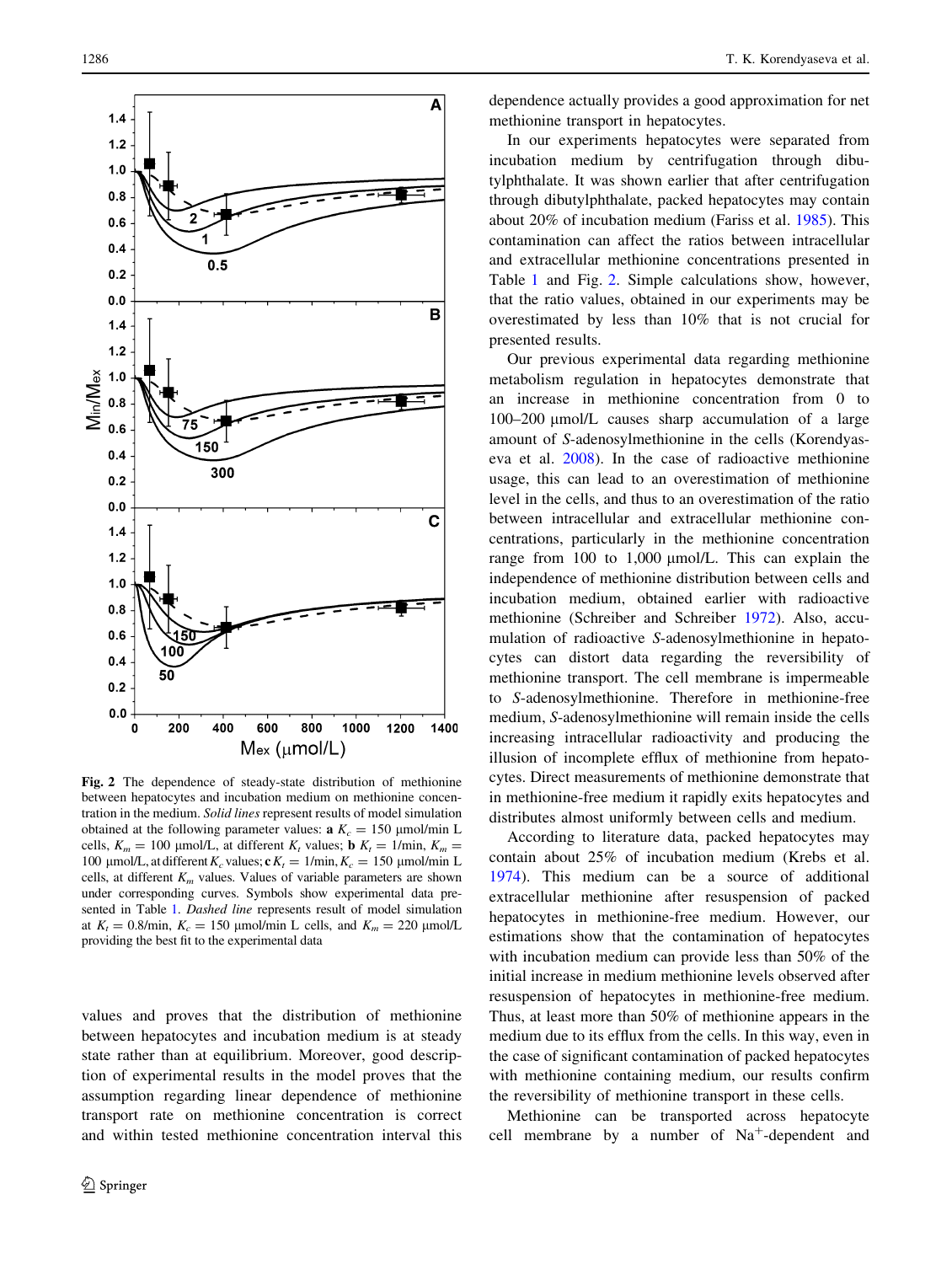| Parameter | Units                 | Model value | Experimental estimation | Reference                      |
|-----------|-----------------------|-------------|-------------------------|--------------------------------|
| $K_{t}$   | $min^{-1}$            | 0.8         | $>0.2^{\rm a}$          | Schreiber and Schreiber (1972) |
|           |                       |             | $0.32^{b}$              | Kilberg et al. $(1981)$        |
|           |                       |             | 1.0 <sup>c</sup>        | Aw et al. (1986)               |
| $K_c$     | $\mu$ mol/min L cells | 150         | $100 \pm 40$            | Korendyaseva et al. (2008)     |
| $K_m$     | µmol/L                | 220         | $50 - 100$              | Korendyaseva et al. (2008)     |

<span id="page-6-0"></span>Table 2 Model parameter values providing the best fit for the experimental data and experimental estimations for these parameter values

The experimental estimations for K, were obtained at methionine concentrations of <sup>a</sup> 500 µmol/L to 10 mmol/L, <sup>b</sup> 100 µmol/L, <sup>c</sup> 100 µmol/L



Fig. 3 Kinetics of methionine concentration in the medium (open circles) and in hepatocytes (black circles) after resuspension of preloaded with methionine hepatocytes in methionine-free medium. Cells were loaded with methionine to a final concentration of 1,098  $\mu$ mol/L cells during 15 min incubation in the medium with initial methionine concentration of  $1,500 \mu$ mol/L. Then suspension was centrifuged, supernatant was completely removed and cells were resuspended in 10 volumes of methionine-free medium

 $Na<sup>+</sup>$ -independent transporters. Two  $Na<sup>+</sup>$ -dependent amino acid transport systems (A and ASC) are able to transport methionine in hepatocytes (Kilberg et al. [1981](#page-7-0)). However, between two identified transporters of ASC system one (ASCT1) probably does not transport methionine (Arriza et al. [1993;](#page-7-0) Shafqat et al. [1993\)](#page-8-0) while the other one (ASCT2) is not expressed in liver (Utsunomiya-Tate et al. [1996](#page-8-0)). Between three identified transporters of system A (ATA1, ATA2, and ATA3) two, ATA2 (SNAT2) and ATA3 (SNAT4) are expressed in liver and can transport methionine (Hatanaka et al. [2001](#page-7-0); Sugawara et al. [2000a](#page-8-0), [b](#page-8-0); Tanaka et al. [2005](#page-8-0)). However, the kinetics of methionine transport by these transporters was not studied even in model systems. As was mentioned above, at methionine concentration of 100  $\mu$ mol/L a contribution of Na<sup>+</sup>-dependent transporters to total methionine transport in hepatocytes is less than 20% (Kilberg et al. [1981\)](#page-7-0). Between  $Na^+$ -independent transport systems (L,  $y^+L$ , asc,  $x_c^-, b^{0,+}$ ), probably only system L can transport methionine in hepatocytes (Palacin et al. [1998](#page-8-0); Wagner et al. [2001](#page-8-0); Weissbach et al. [1982\)](#page-8-0). So far four separate transporters were identified within system L: LAT1, LAT2 (del Amo et al. [2008\)](#page-7-0), LAT3 (Babu et al. [2003](#page-7-0)), LAT4 (Bodoy et al. [2005](#page-7-0)). Transporter LAT4 is not expressed in liver (Bodoy et al. [2005](#page-7-0)). Transporters LAT1 and LAT2 work as amino acid exchangers (del Amo et al. [2008;](#page-7-0) Rossier et al. [1999](#page-8-0)), and low level expression of these transporters was found in mouse, rabbit and human liver (del Amo et al. [2008](#page-7-0); Wagner et al. [2001](#page-8-0)). However, at least presence of functional LAT1 transporter in liver is questionable (Fukuhara et al. [2007](#page-7-0)). Transporter LAT3 is expressed in liver, and can provide methionine transport via facilitated diffusion (Babu et al. [2003](#page-7-0); Fukuhara et al. [2007](#page-7-0)). The highest activity of LAT3 transporter expressed in Xenopus oocytes is associated with low (millimolar range) substrate affinity (Babu et al. [2003\)](#page-7-0). Unfortunately, kinetics of methionine transport by potential  $Na<sup>+</sup>$ -independent transporters actually has not been studied.

Na-dependent transporters and amino acid exchangers cannot provide rapid methionine efflux from hepatocytes against  $Na<sup>+</sup>$  gradient and into the amino-acid-free medium that was observed in our experiments. Properties of methionine transport in hepatocytes observed in our experiments and reported in other papers (Kilberg et al. [1981](#page-7-0); Schreiber and Schreiber [1972\)](#page-8-0) remind properties of LAT3 transporter (Babu et al. [2003\)](#page-7-0). Thus, it looks plausible that methionine transport in hepatocytes is provided mainly by LAT3 transporter.

While the steady-state distribution of methionine between hepatocytes and incubation medium in vitro depends on the methionine concentration, it remains close to uniform distribution for all studied concentration ranges. The distribution of methionine between hepatocytes and blood in vivo can be affected by amino acid availability,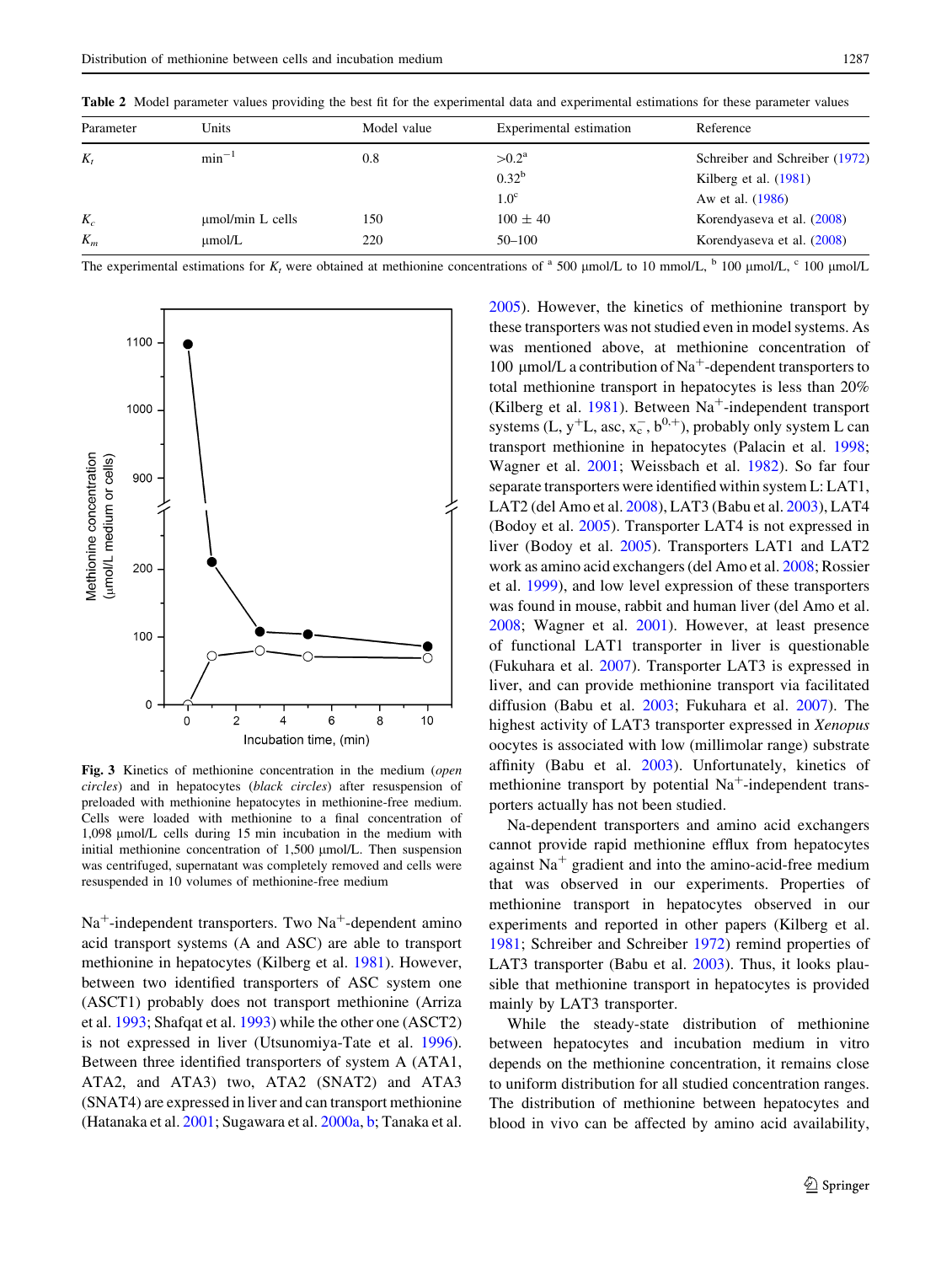<span id="page-7-0"></span>hormonal status and other factors (Christie et al. 2001; Jacobs et al. 2001). However, under normal physiological conditions in vivo, the liver and blood methionine concentrations are close to each other (Gupta et al. 2009; Jacobs et al. 2001) in accordance with our in vitro data demonstrating almost uniform distribution of methionine between hepatocytes and extracellular compartments. The fast and uniform distribution of methionine between hepatocytes and extracellular compartments provides a possibility for effective regulation of blood methionine levels due to methionine metabolism in hepatocytes.

## References

- Arriza JL, Kavanaugh MP, Fairman WA, Wu YN, Murdoch GH, North RA, Amara SG (1993) Cloning and expression of a human neutral amino acid transporter with structural similarity to the glutamate transporter gene family. J Biol Chem 268:15329– 15332
- Aw TY, Ookhtens M, Kaplowitz N (1986) Mechanism of inhibition of glutathione efflux by methionine from isolated rat hepatocytes. Am J Physiol 251:G354–G361
- Babu E, Kanai Y, Chairoungdua A, Kim DK, Iribe Y, Tangtrongsup S, Jutabha P, Li Y, Ahmed N, Sakamoto S, Anzai N, Nagamori S, Endou H (2003) Identification of a novel system L amino acid transporter structurally distinct from heterodimeric amino acid transporters. J Biol Chem 278:43838–43845
- Beaudin AE, Stover PJ (2009) Insights into metabolic mechanisms underlying folate-responsive neural tube defects: a minireview. Birth Defects Res A Clin Mol Teratol 85:274–284
- Bodoy S, Martin L, Zorzano A, Palacin M, Estevez R, Bertran J (2005) Identification of LAT4, a novel amino acid transporter with system L activity. J Biol Chem 280:12002–12011
- Chamberlin ME, Ubagai T, Mudd SH, Thomas J, Pao VY, Nguyen TK, Levy HL, Greene C, Freehauf C, Chou JY (2000) Methionine adenosyltransferase I/III deficiency: novel mutations and clinical variations. Am J Hum Genet 66:347–355
- Christie GR, Hyde R, Hundal HS (2001) Regulation of amino acid transporters by amino acid availability. Curr Opin Clin Nutr Metab Care 4:425–431
- del Amo EM, Urtti A, Yliperttula M (2008) Pharmacokinetic role of L-type amino acid transporters LAT1 and LAT2. Eur J Pharm Sci 35:161–174
- Fariss MW, Brown MK, Schmitz JA, Reed DJ (1985) Mechanism of chemical-induced toxicity I. Use of a rapid centrifugation technique for the separation of viable and nonviable hepatocytes. Toxicol Appl Pharmacol 79:283–295
- Finkelstein JD, Martin JJ (1986) Methionine metabolism in mammals Adaptation to methionine excess. J Biol Chem 261:1582–1587
- Finkelstein JD, Kyle WE, Harris BJ, Martin JJ (1982) Methionine metabolism in mammals: concentration of metabolites in rat tissues. J Nutr 112:1011–1018
- Forslund AH, Hambraeus L, van BH, Holmback U, El-Khoury AE, Hjorth G, Olsson R, Stridsberg M, Wide L, Akerfeldt T, Regan M, Young VR (2000) Inverse relationship between protein intake and plasma free amino acids in healthy men at physical exercise. Am J Physiol Endocrinol Metab 278:E857–E867
- Fukuhara D, Kanai Y, Chairoungdua A, Babu E, Bessho F, Kawano T, Akimoto Y, Endou H, Yan K (2007) Protein characterization of  $NA$ -independent system L amino acid transporter 3 in mice:

a potential role in supply of branched-chain amino acids under nutrient starvation. Am J Pathol 170:888–898

- Gupta S, Kuhnisch J, Mustafa A, Lhotak S, Schlachterman A, Slifker MJ, Klein-Szanto A, High KA, Austin RC, Kruger WD (2009) Mouse models of cystathionine beta-synthase deficiency reveal significant threshold effects of hyperhomocysteinemia. FASEB J 23:883–893
- Guttormsen AB, Solheim E, Refsum H (2004) Variation in plasma cystathionine and its relation to changes in plasma concentrations of homocysteine and methionine in healthy subjects during a 24-h observation period. Am J Clin Nutr 79:76–79
- Hatanaka T, Huang W, Ling R, Prasad PD, Sugawara M, Leibach FH, Ganapathy V (2001) Evidence for the transport of neutral as well as cationic amino acids by ATA3, a novel and liver-specific subtype of amino acid transport system A. Biochim Biophys Acta 1510:10–17
- Jacobs RL, Stead LM, Brosnan ME, Brosnan JT (2001) Hyperglucagonemia in rats results in decreased plasma homocysteine and increased flux through the transsulfuration pathway in liver. J Biol Chem 276:43740–43747
- Katayama S, Tateno C, Asahara T, Yoshizato K (2001) Sizedependent in vivo growth potential of adult rat hepatocytes. Am J Pathol 158:97–105
- Kilberg MS, Handlogten ME, Christensen HN (1981) Characteristics of system ASC for transport of neutral amino acids in the isolated rat hepatocyte. J Biol Chem 256:3304–3312
- Korendyaseva TK, Kuvatov DN, Volkov VA, Martinov MV, Vitvitsky VM, Banerjee R, Ataullakhanov FI (2008) An allosteric mechanism for switching between parallel tracks in mammalian sulfur metabolism. PLoS Comput Biol 4:e1000076
- Krebs HA, Cornell N, Lund P, Hems R (1974) Isolated liver cells as experimental material. In: Lundquist F, Tygstrup N (eds) Regulation of hepatic metabolism. Academic Press Inc, New York, pp 726–750
- Lu SC, Alvarez L, Huang Z-Z, Chen L, An W, Corrales FJ, Avila MA, Kanel G, Mato JM (2001) Methionine adenosyltransferase 1A knockout mice are predisposed to liver injury and exhibit increased expression of genes involved in proliferation. Proc Natl Acad Sci USA 98:5560–5565
- Martignoni E, Tassorelli C, Nappi G, Zangaglia R, Pacchetti C, Blandini F (2007) Homocysteine and Parkinson's disease: a dangerous liaison? J Neurol Sci 257:31–37
- Martinov MV, Vitvitsky VM, Mosharov EV, Banerjee R, Ataullakhanov FI (2000) A substrate switch: a new mode of regulation in the methionine metabolic pathway. J Theor Biol 204:521–532
- Martinov MV, Vitvitsky VM, Banerjee R, Ataullakhanov FI (2010) The logic of the hepatic methionine metabolic cycle. Biochim Biophys Acta 1804:89–96
- Mato JM, Martinez-Chantar ML, Lu SC (2008) Methionine metabolism and liver disease. Annu Rev Nutr 28:273–293
- Mudd SH, Ebert MH, Scriver CR (1980) Labile methyl group balances in the human: the role of sarcosine. Metabolism 29:707–720
- Mudd SH, Cerone R, Schiaffino MC, Fantasia AR, Minniti G, Caruso U, Lorini R, Watkins D, Matiaszuk N, Rosenblatt DS, Schwahn B, Rozen R, LeGros L, Kotb M, Capdevila A, Luka Z, Finkelstein JD, Tangerman A, Stabler SP, Allen RH, Wagner C (2001) Glycine N-methyltransferase deficiency: a novel inborn error causing persistent isolated hypermethioninaemia. J Inherit Metab Dis 24:448–464
- Nijhout HF, Reed MC, Anderson DF, Mattingly JC, James SJ, Ulrich CM (2006) Long-range allosteric interactions between the folate and methionine cycles stabilize DNA methylation reaction rate. Epigenetics 1:81–87